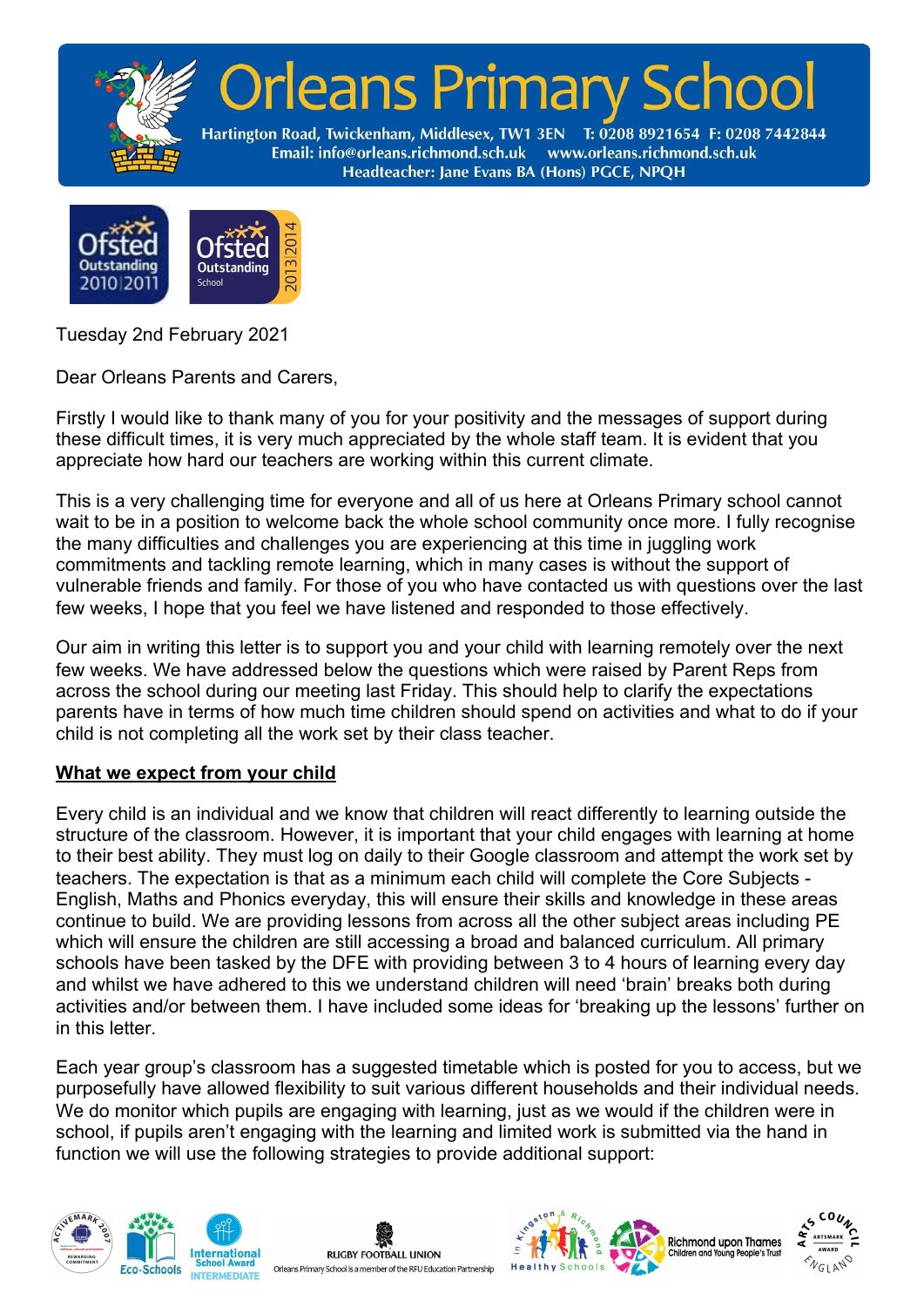- A reminder to submit work during the live weekly Google meet.
- A 'check in' call from a member of Orleans staff to explain how to submit work or offer suggestions on how to approach tasks.
- Discussions with parents about how best to support them in engaging in school work.
- During the phone call we can talk to your child to give them support with tackling the work.

## **Expectations of each activity**

From the week of the 8th February will we adapt how activities will be posted to further support you. These will be uploaded by teachers onto the classrooms by the earlier time of 6pm.

- How long we expect the children to engage in an activity for
- For writing -the suggested length of writing should be i.e 5 sentences, 1 paragraph
- A learning objective in the description for each lesson
- Identification of whether a lesson is expected to be independant or requires support from parents - i.e talk partners)

We expect children to be submitting work on a daily basis so that it gives teachers time to mark and respond back with comments. (see the attached guide for support on this) Please can you assist us with this by submitting at least English and Maths assignments by 3:30pm.

#### **What you can do to help your child**

First of all - well done, tackling school work at home with your child is challenging in the current circumstances. We know how hard many of you are working on this. Please remember, younger children in particular may need support in accessing online materials and staying focused with their remote learning. We ask that you help them as much as you can;

- Break the sessions up into smaller chunks.
- Watch the pre recorded video, have a break, snack, play
- Then attempt the task set by the teachers.
- Encourage the child using positivity to explain things back to you

Remember that in school we break sessions up with playtimes and lunchtimes and children should have time in between different lessons to do so. This could be free play, puzzles, drawing or art work.

At the same time, we don't expect you to watch the videos with your child all day, and we wouldn't expect parents/carers to get involved in remote lessons in place of our teachers. But, it would be really helpful if you can take an active role in your child's learning by asking them about their day and what they've learned. Teachers set tasks they know the class can attempt and understand and therefore pitch them at the right level.

#### Our top tips:

- Set a routine for remote learning. (You can find examples of timetables on the google classroom)
- Set boundaries and expectations with your child. Draw up some ground rules for working from home.
- Try to encourage your child to be ready and dressed for the start of the school day, and to keep to your families routine
- Distinguish between weekdays and weekends, and make it clear when the school day is over, to separate home and school life
- Plan breaks and exercise into the day to help keep your child active
- Set up a reward system at home to motivate your child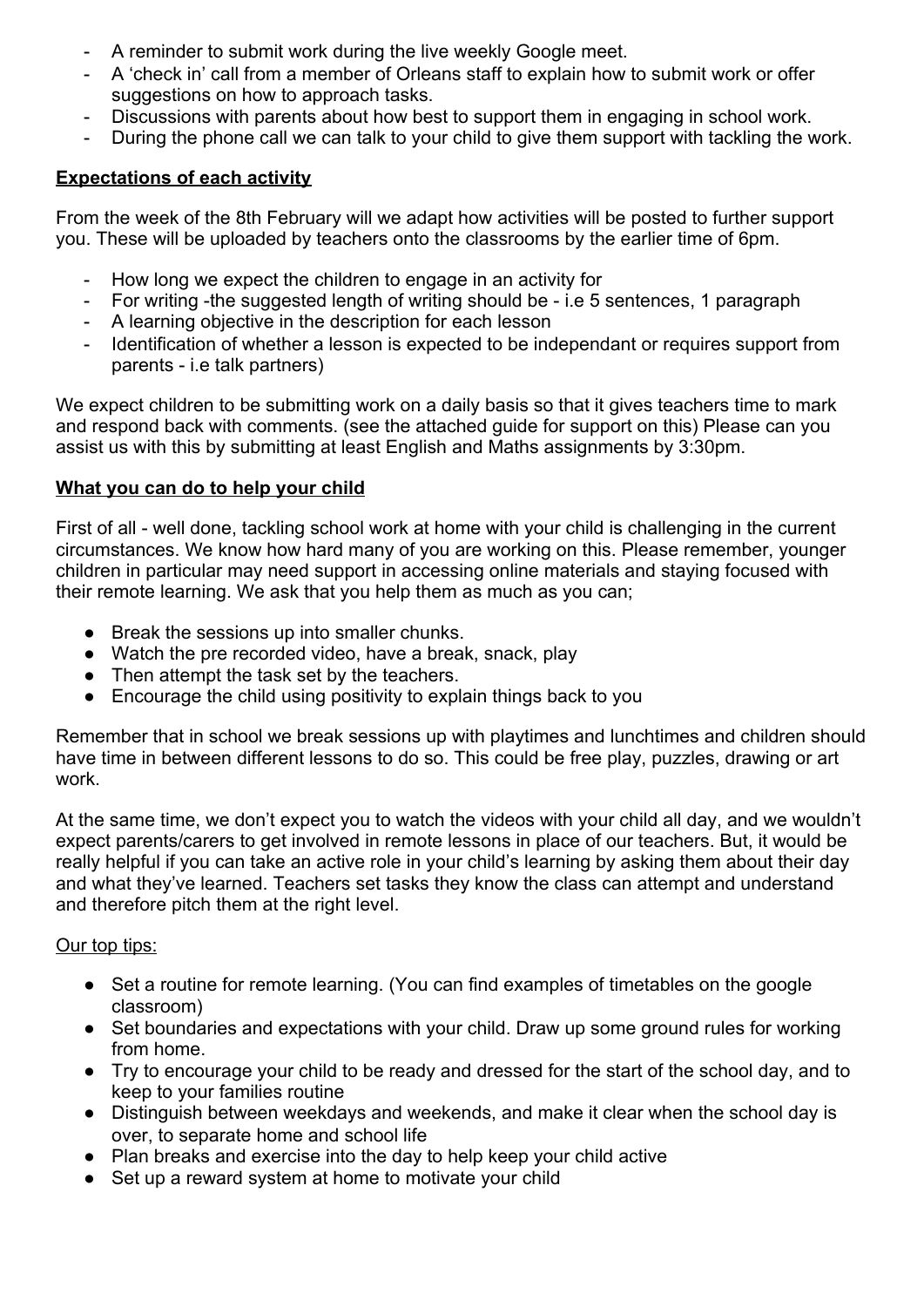## **Live Singing sessions**

We are trialing some live singing sessions this week and next week, for pupils working at home. These are being led by Mrs Ricketts, our Music teacher and Myself via Google Meets. Links for KS1(Years 1 & 2) and LKS2 (Years 3 & 4) have been posted on each class's Google classroom and we hope the children will enjoy the sessions. We know how much singing can lift ones mood and improve the mental health of those doing so. If these are successful we will look at how EYFS and UKS2 could also be involved for the following week.

## **Extra support**

Please keep in touch with us and do let us know if you're having any difficulties with remote learning, or if you have any questions. You can contact the teachers directly using the year group emails for specific queries regarding learning and lessons planned. Please contact the office if you have any other concerns

Attached to this letter is a How-to guide for Google Classroom which we encourage all parents to read to further assist them in using the suite as well as showing you how to access assignments, submit work and receive feedback on work

As always, thank you for your continued support.

Yours faithfully,

Beckie Bennett

Deputy Head and Remote Learning Lead

We have also included some FAQs below which came up from parents and should help to provide further clarification on some points.

"My child has too much work to do"

- The Government directs us to ensure that we must deliver 3-4 hours of curriculum learning each day.
- We set a minimum that we expect pupils to achieve and then provide additional tasks for those that want it. We recognise that different families have different expectations and situations and so try to cater for this in our provision.
- Please focus on English, Maths and Phonics as a minimum.
- If you are still requiring further support, please contact me via the school office.

"My child is having too much screen time"

- We recommend daily reading sessions and have posted suggested book lists via the classrooms.
- Where possible get outside and do some exercise, go for a mid day walk.
- Allow free play a lot of learning can happen during this time.
- Puzzles and board games are great problem solving activities.
- We also encourage children to have opportunities to play games and other activities. indoors and outdoors which don't involve screen time.
- We understand that increased screen time will happen during lockdown and this is something that unfortunately we cannot control.